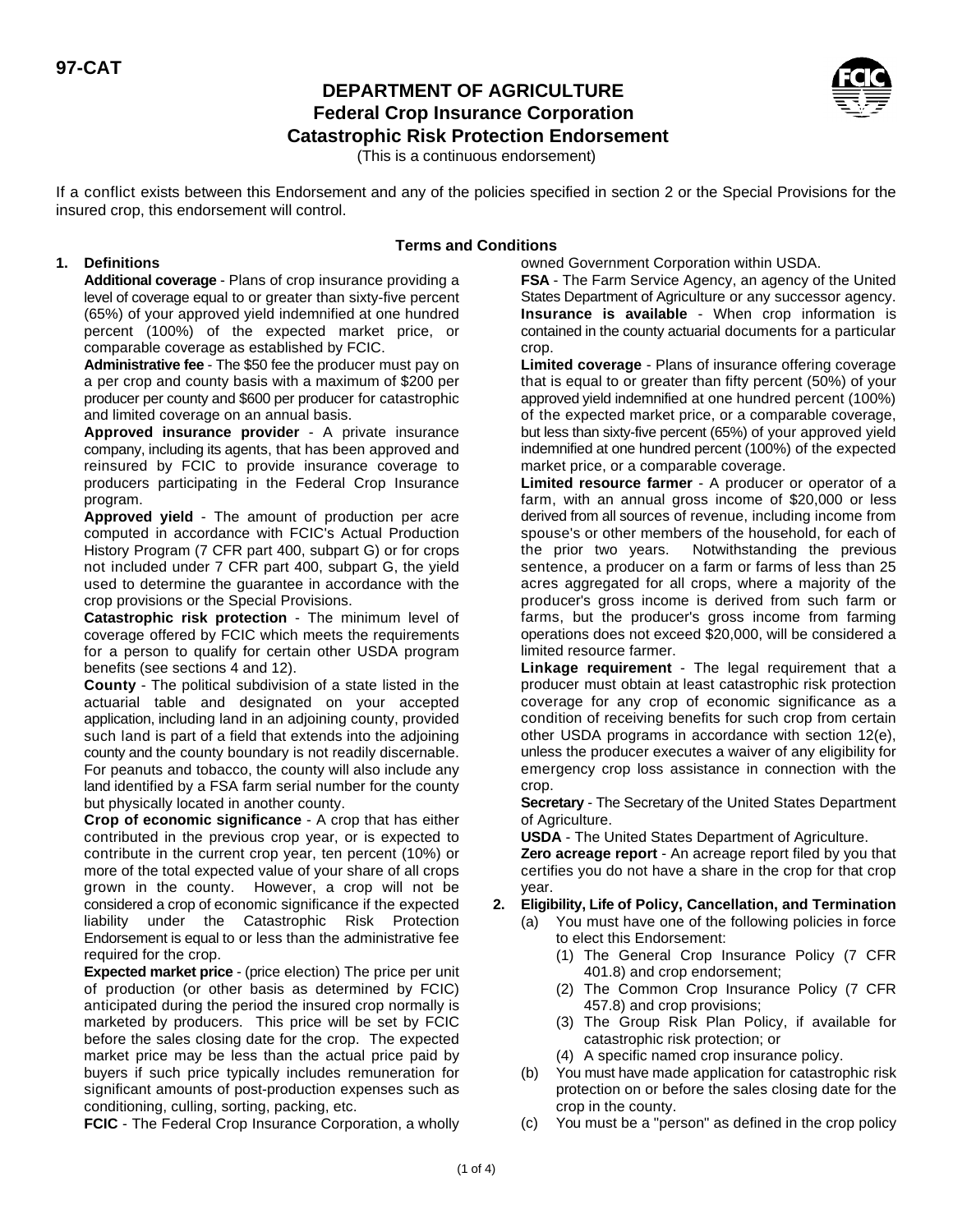- (d) In addition to the provisions specified in the applicable acreage reporting date. For catastrophic risk crop policy, this Endorsement will terminate for the protection, unless the other person with an insurable crop year for which: interest in the crop objects in writing prior to the
	- (1) You fail to pay the applicable administrative fee, acreage reporting date and provides a signed
	- (2) You elect to purchase limited or additional sign the acreage report for all other persons with an
	- (3) The applicable crop policy, to which this attorney. All persons with an insurable interest in the

# **3. Unit Division**

- (a) This section is in lieu of the unit provisions specified in the applicable crop policy.
- (b) For catastrophic risk protection coverage, a unit will be all insurable acreage of the insured crop in the county on the date coverage begins for the crop year:
	- (1) In which you have one hundred percent (100%) crop share; or
	- (2) Which is owned by one person and operated by another person on a share basis.

(Example: If, in addition to the land you own, you rent land from five landlords, three on a crop share basis and two on a cash basis, you would be entitled to four units; one for each crop share lease and one that combines the two cash leases and the land you own.)

(c) Further division of the units described in paragraph (b) above is not allowed under this Endorsement.

#### **4. Insurance Guarantees, Coverage Levels, and Prices for Determining Indemnities**

- (a) Notwithstanding any provision contained in any other policy document, for the 1995 through 1998 crop years, catastrophic coverage will offer protection equal to fifty percent (50%) of your approved yield indemnified at sixty percent (60%) of the expected market price, or a comparable coverage as established by FCIC.
- (b) Notwithstanding any provision contained in any other policy document, for the 1999 and subsequent crop years, catastrophic coverage will offer protection equal to fifty percent (50%) of your approved yield indemnified at fifty-five percent (55%) of the expected market price, or a comparable coverage as established by FCIC.
- (c) If the crop policy denominates coverage in dollars per acre or other measure, or any other alternative method of coverage, such coverage will be converted to the amount of coverage that would be payable at fifty percent (50%) of your approved yield indemnified at sixty percent (60%) of the expected market price for the 1995 through 1998 crop years and fifty percent (50%) of your approved yield indemnified at fifty-five percent (55%) of the expected market price for the 1999 and subsequent crop years.
- (d) You may elect catastrophic coverage for any crop insured or reinsured by FCIC on either an individual yield and loss basis or an area yield and loss basis, if both options are offered as set out in the Actuarial Table or the Special Provisions.
- (e) To be eligible for an indemnity under this endorsement you must have suffered at least a 50 percent loss in yield.

### **5. Report of Acreage**

(a) The report of crop acreage that you file in accordance

to be eligible for catastrophic risk protection coverage. with the crop policy must be signed on or before the as specified in section 6; acreage report on their own behalf, the operator may coverage for the insured crop; or insurable interest in the crop without a power of endorsement attaches, automatically terminates crop, and for whom the operator purports to sign and (i.e., the policy must be renewed each year). represent, are bound by the information contained in that acreage report.

(b) For the purpose of determining the amount of indemnity only, your share will not exceed your insurable interest at the earlier of the time of loss or the beginning of harvest. Unless the accepted application clearly indicates that insurance is requested for a partnership or joint venture, insurance will only cover the crop share of the person completing the application. The share will not extend to any other person having an interest in the crop except as may otherwise be specifically allowed in this endorsement. Any acreage or interest reported by or for your spouse, child or any member of your household may be considered your share. A lease containing provisions for both a minimum payment (such as a specified amount of cash, bushels, pounds, etc.) and a crop share will be considered a crop share lease. A lease containing provisions for either a minimum payment (such as a specified amount of cash, bushels, pounds, etc.,) or a crop share will be considered a cash lease. Land rented for cash, a fixed commodity payment, or any consideration other than a share in the insured crop on such land will be considered as owned by the lessee.

### **6. Annual Premium and Administrative Fees**

- (a) Notwithstanding any provision contained in any other policy document, you will not be responsible to pay a premium, nor will the policy be terminated because the premium has not been paid. FCIC will pay a premium subsidy equal to the premium established for the coverage provided under this endorsement.
- (b) In return for catastrophic risk protection, you must pay an administrative fee as follows:
	- (1) To the insurance provider at the time of application (the fee will not be refunded if you file a zero acreage report the initial crop year for which the application is accepted);
	- (2) Annually, on or before the acreage reporting date for the applicable crop for any subsequent crop years that catastrophic risk protection is in effect (The fee will not be required if you file a bonafide zero acreage report on or before the acreage reporting date, however, filing a false zero acreage report could subject you to criminal and administrative sanction); and
	- (3) Equal to \$50 per crop per county, subject to a maximum of two hundred dollars (\$200) per county and six hundred dollars (\$600) for all counties in which you insure crops. In calculating the maximum amount of administrative fees, the fees paid for both catastrophic risk protection and limited coverage will be combined.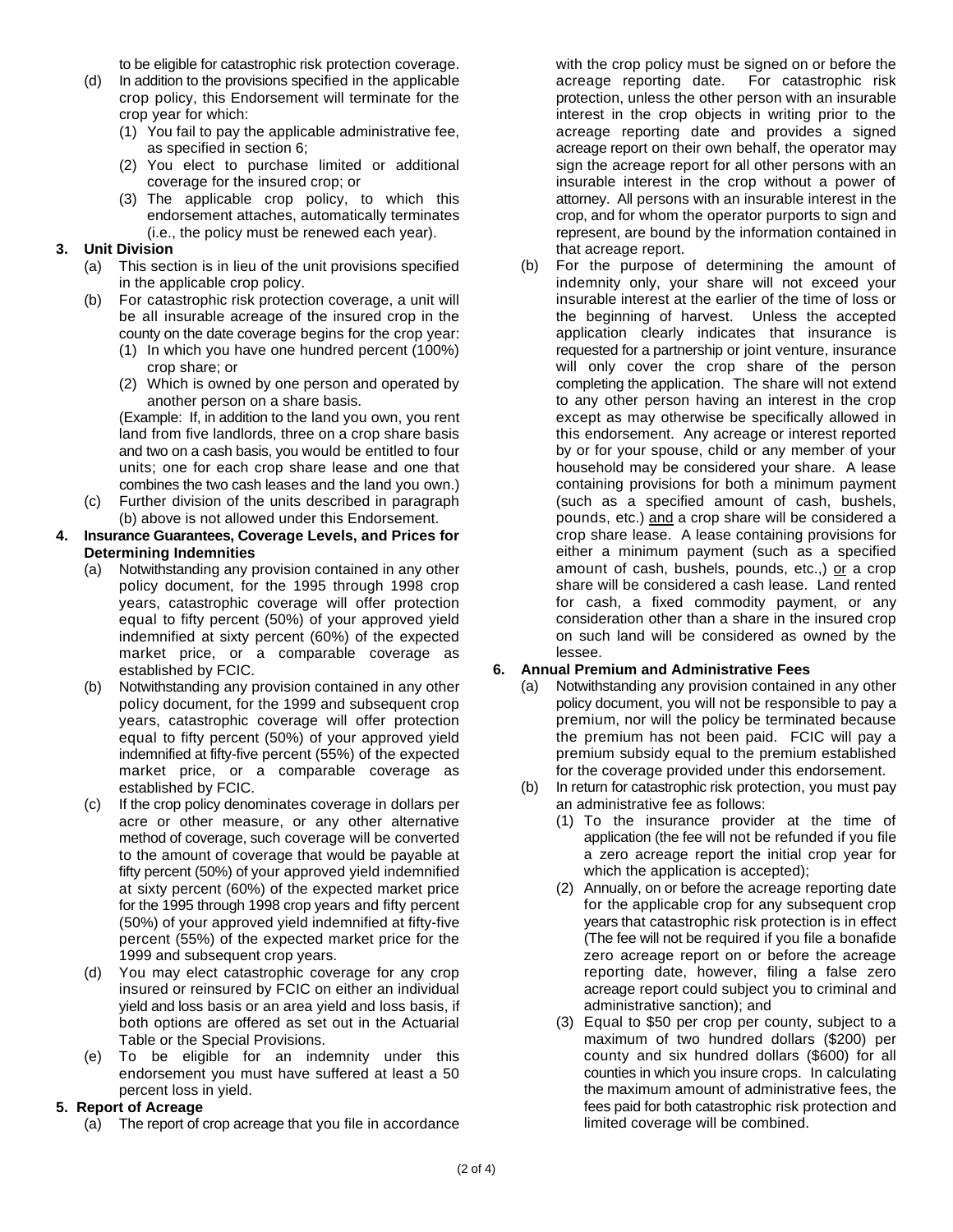- (c) The administrative fee provisions of paragraph (b) of crop for which they are required to obtain at least this section do not apply if you meet the definition of catastrophic coverage. If the tobacco crop is insured a limited resource farmer (see section 1). If you under one policy: qualify as a limited resource farmer and desire to be (1) The linkage requirements will be satisfied for exempted from paying the administrative fee you each shareholder of the crop; and must sign the waiver at the time of application (on or  $(2)$  The producer insuring the crop will: before the sales closing date.) (i) Make application for insurance and provide
- (d) When a crop policy has provisions to allow you the the the name and social security number, or option to separately insure individual crop types or employer identification number, of each varieties, you must pay a separate administrative fee person with a share in the tobacco crop; in accordance with paragraph (b) of this section for (ii) File the acreage report showing a oneeach type or variety you elect to separately insure. https://www.hundred percent (100%) share in the crop
- (e) The administrative fee will be refunded if, after (all insurable acreage covered by such applying for catastrophic risk protection and paying marketing card will be considered as one the administrative fee, you elect to purchase unit); additional coverage for such crop in the same county (iii) Be responsible to pay the one<br>on or before the sales closing date. Administrative **and administrative** fee for all the producers on or before the sales closing date. Administrative fees will not be refunded, however if, after the within the county; purchase of the additional coverage, you still have 4 (iv) Fulfill all requirements under the crop or more crops insured in the county, or 4 or more insurance contract; and crops insured in each of three or more counties, at (v) Receive any indemnity payment under his the CAT or limited coverage level.  $\blacksquare$  or her social security number or employer
- (f) If the administrative fee is not paid when due, the identification number and distribute the crop insurance contract will terminate effective at the indemnity payments to the other persons beginning of the crop year for which the state sharing in the crop. received for the crop year must be refunded. If you insurable acreage, provided: fail to pay the administrative fee when due, the (1) All the landowners must agree in writing to such execution of a waiver of any eligibility for emergency execution arrangement and have their social security crop loss assistance in connection with the crop will number or employer identification number listed not be effective for any crop year in which payment on the application, without regard to the actual

### **7. Insured Crop**

The crop insured is specified in the applicable crop policy, however:

- (a) Notwithstanding any other policy provision requiring the same insurance coverage on all insurable acreage of the crop in the county, if you purchase limited or additional coverage for a crop, you may separately insure acreage under catastrophic coverage that has been designated as "high risk" land by FCIC, provided that you execute a High Risk Land Exclusion Option and obtain a catastrophic risk protection policy with the same approved insurance provider, if available, on or before the applicable sales closing date. If catastrophic coverage is not available from the same insurance provider, you may obtain the catastrophic risk protection policy for the high risk land from another approved insurance provider or FSA, if available. You will be required to pay a separate administrative fee for both the limited or additional coverage policy and the catastrophic coverage policy unless the maximum administrative fee would be exceeded.
- (b) A tobacco producer may insure one hundred percent (100%) of the tobacco crop that is identified by a tobacco marketing card issued by FSA for a specific producer and Farm Serial Number under one CAT **8. Replanting Payment** persons hold any other interest in another tobacco policy.

- 
- -
	-
	-
	-
	-
- administrative fee was not paid. You may be (c) A landowner will be allowed to obtain catastrophic ineligible for certain other USDA program benefits as coverage to satisfy linkage requirements for all other set out in section 12, and all such benefits already landowners who hold an undivided interest in the
- was not made. Anomalous content interest in the insured acreage; the insured acreage;
	- (2) All landowners must have an undivided interest in the insurable acreage;
	- (3) None of the landowners may hold any share in other acreage for which they are required to obtain at least catastrophic coverage;
	- (4) The total cumulative liability under the Catastrophic Risk Protection Endorsement for all landowners must be \$2,500 or less;
	- (5) The landowner insuring the crop will:
		- (i) Make application for insurance and provide the name and social security number or employer identification number of each person with an undivided interest in the insurable acreage;
		- (ii) Be responsible to pay the one administrative fee for all the producers within the county;
		- (iii) Fulfill all requirements under the insurance contract; and
		- (iv) Receive any indemnity payment under the landowner's social security number, or when applicable, employer identification number, and distribute the indemnity payments to the other persons sharing in the crop.

policy, provided the producer and other persons each Notwithstanding any provision contained in any other crop have a share in the crop, all the shareholders agree insurance document, no replant payment will be paid in writing to such arrangement, and none of the whether or not replanting of the crop is required under the